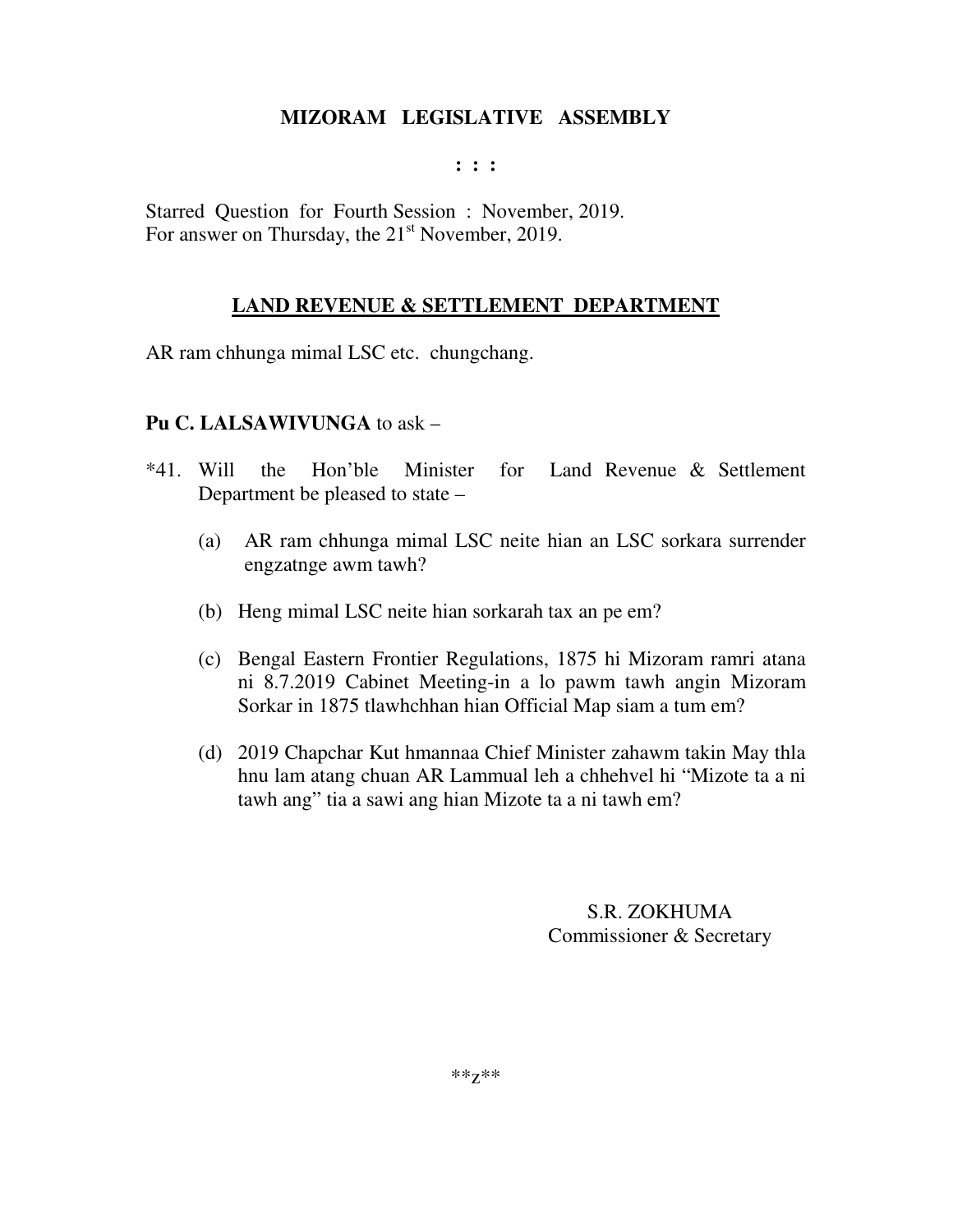Starred Question for Fourth Session : November, 2019. For answer on Thursday, the 21<sup>st</sup> November, 2019.

# **VIGILANCE DEPARTMENT**

Lok Ayukta chungchang.

## **Pu LALDUHOMA** to ask –

- \*42. Will the Hon'ble Minister for Vigilance Department be pleased to 8state –
	- a) Lok Ayukta din a nih hnu hian complaint engzat nge an dawn tawh?
	- b) Lok Ayukta ah hian thawktu engzat nge awm? Engte nge?
	- c) Lok Ayukta hian ama pualin investigating staff leh prosecution staff a nei em?

S.R. ZOKHUMA Commissioner & Secretary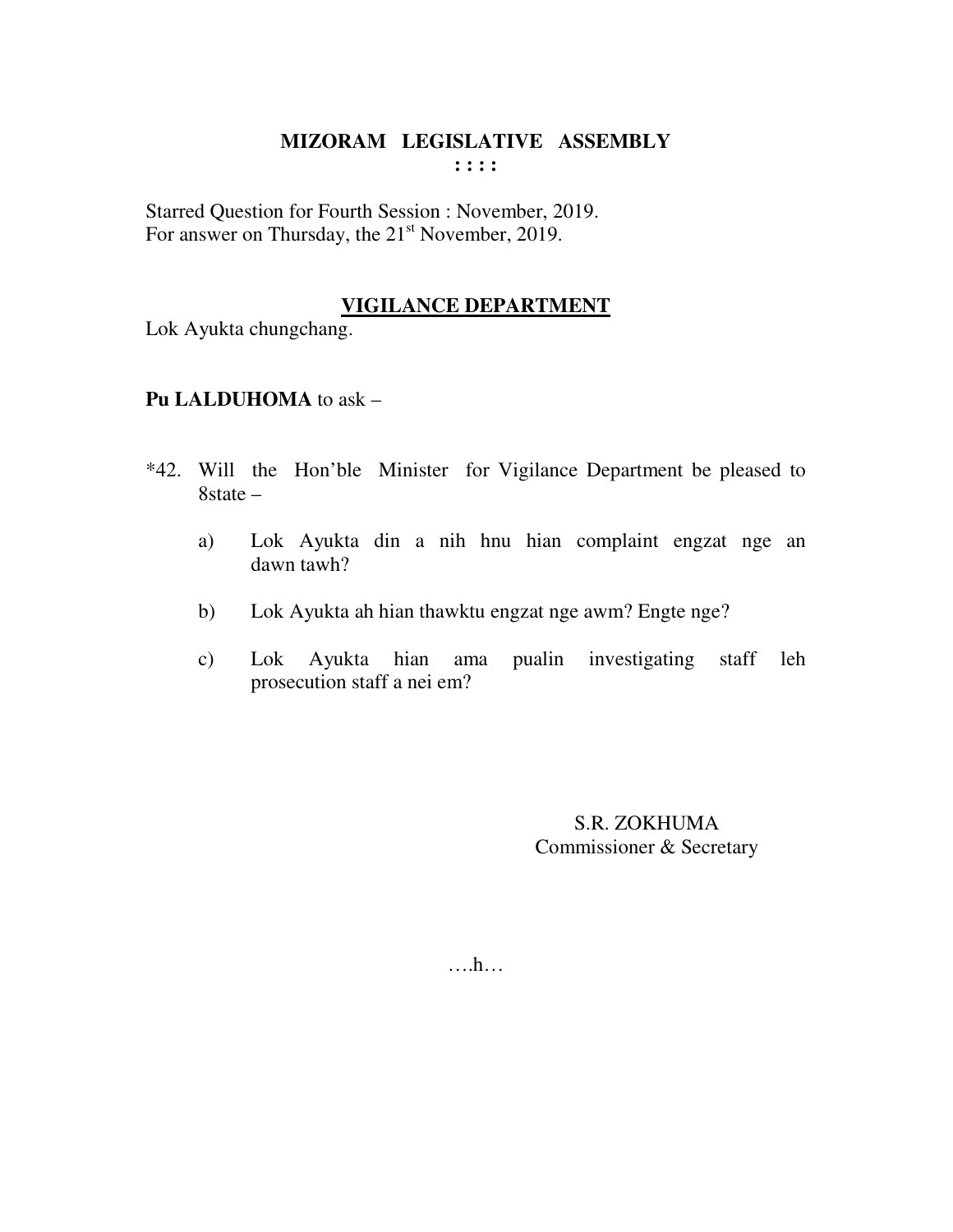$: : :$ 

Starred Question for Fourth Session: November, 2019. For answer on Thursday, the 21<sup>st</sup> November, 2019.

## **HIGHER & TECHNICAL EDUCATION DEPARTMENT**

ICFAI chungchang.

#### Pu VANLALHLANA to ask -

- \*43. Will the Hon'ble Minister for Higher & Technical Education Department be pleased to state –
	- ICFAI-ah khian zirtirtu engzatnge awm?  $(a)$
	- Department engzatnge an neih?  $(b)$
	- Zirlai (student) zat min hrilh thei em?  $(c)$

S.R. ZOKHUMA Commissioner & Secretary

 $***Z***$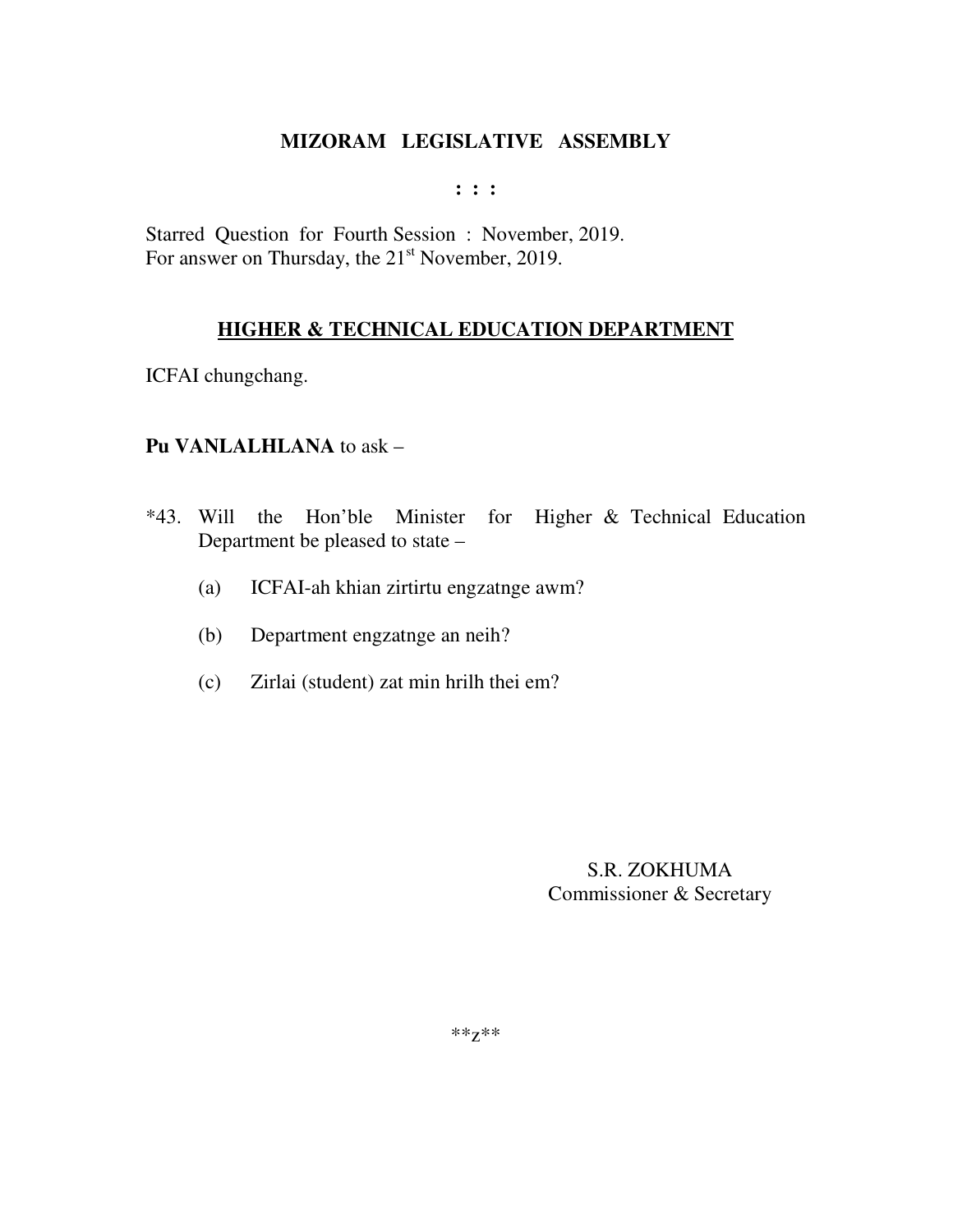Starred Question for Fourth Session : November, 2019. For answer on Thursday, the  $21<sup>st</sup>$  November, 2019.

# **RURAL DEVELOPMENT DEPARTMENT**

Rural Development Department budget chi chungchang.

## **Pu ZODINTLUANGA RALTE** to ask –

- \*44. Will the Hon'ble Minister for Rural Development Department be pleased to state –
	- (a) Kan Chief Minister zahawm takin ' Kan budget hi a chi tur chauh', a tih kha Rural Development Department atang hian a chi tur engzatnge sen a nih tawh ?
	- (b) Eng atan nge hman a nih tawh ?
	- (c) Project hming leh location ?

 S.R. ZOKHUMA Commissioner & Secretary

\*\*\*P\*\*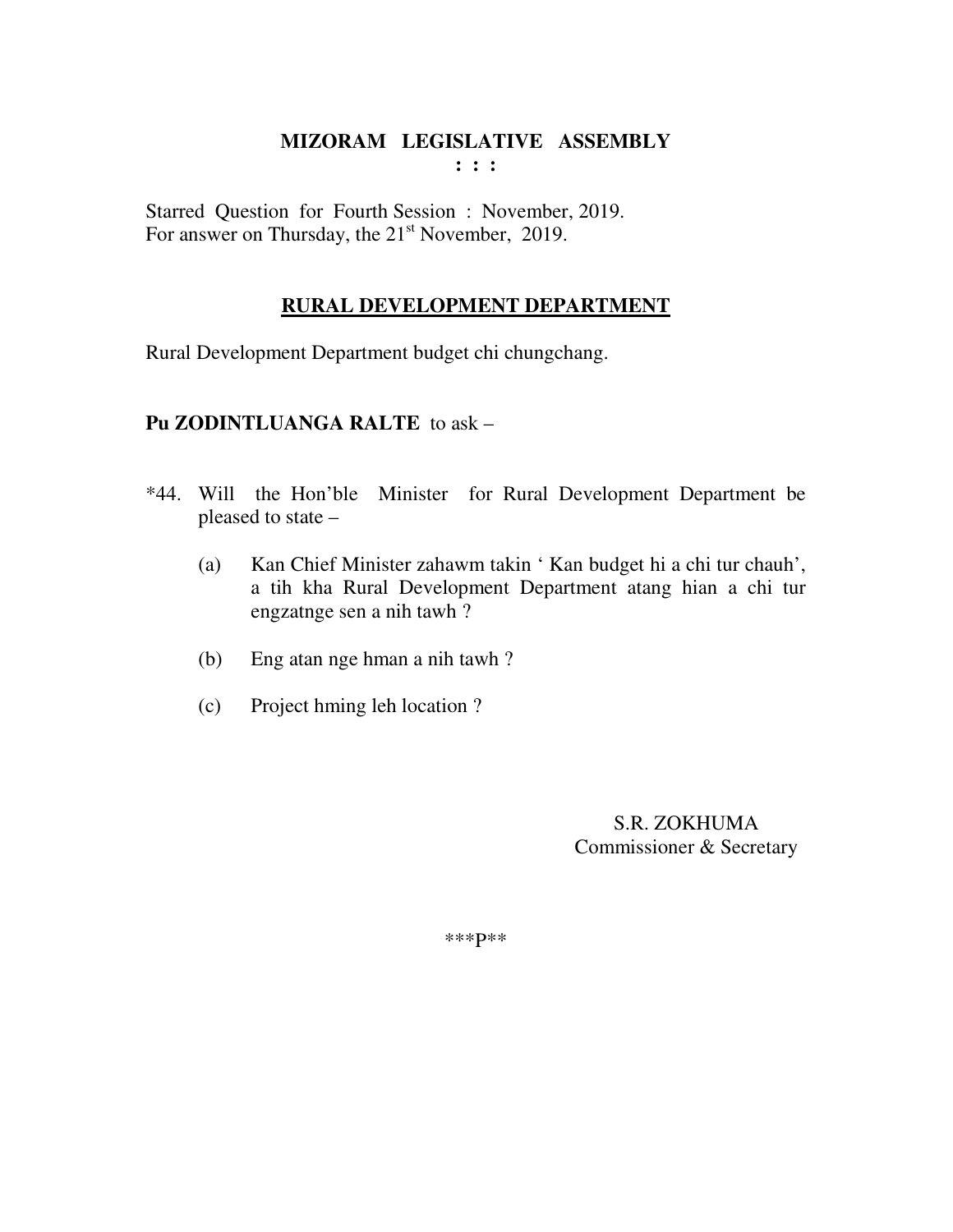**: : : :** 

Starred Question for Fourth Session : November, 2019. For answer on Thursday, the  $21<sup>st</sup>$  November, 2019.

#### **PUBLIC WORKS DEPARTMENT**

Bunghmun to W. Mualthuam kawng chungchang.

## **Pu LALRINDIKA RALTE** to ask –

\*45. Will the Hon'ble Minister for Public Works Department be pleased to state –

 PWD Kawrthah Division huam chhung a, PMGSY Scheme atanga Bunghmun to W. Mualthuam kawng siam mek hi –

- (a) Contractor hming min hrilh thei em?
- (b) A siamna tur estimate zat nen?
- (c) A hnathawh zawh tawh zat percentage nen?
- (d) Target date of completion?
- (e) A hna quality hi PWD hian a tha tawkin a hria em?

## S.R. ZOKHUMA Commissioner & Secretary

\*\*B\*\*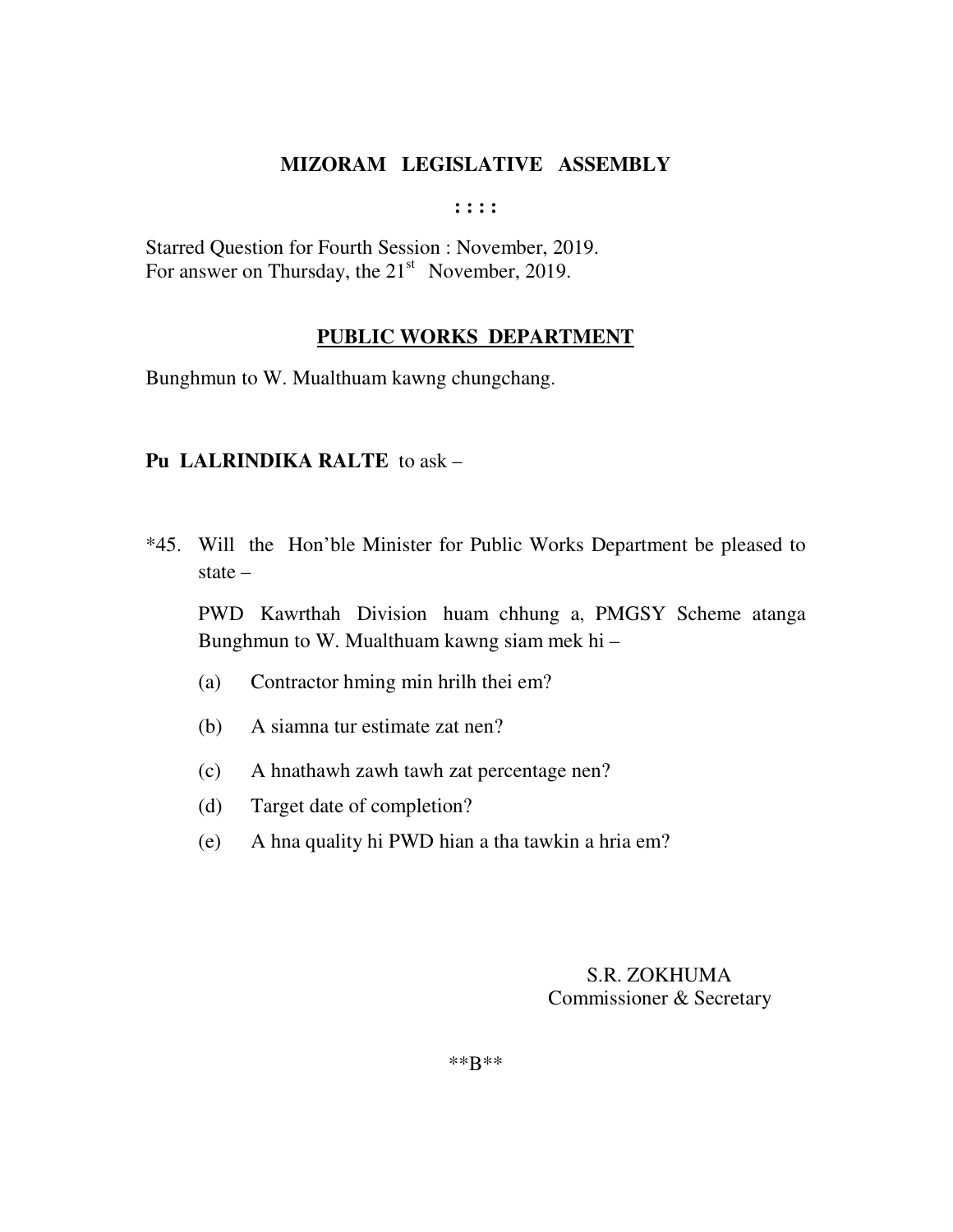**: : : :** 

Starred Question for Fourth Session : November, 2019. For answer on Thursday, the  $21<sup>st</sup>$  November, 2019.

# **PUBLIC WORKS DEPARTMENT**

Aizawl – Lunglei World Bank road chungchang.

## **Dr. F. LALNUNMAWIA** to ask –

- \*46. Will the Hon'ble Minister for Public Works Department be pleased to state –
	- (a) Aizawl Lunglei World Bank Road hi cheithat (full resurfacing) tumna a awm em?
	- (b) Awm ta se. engtika zawh tum nge a nih?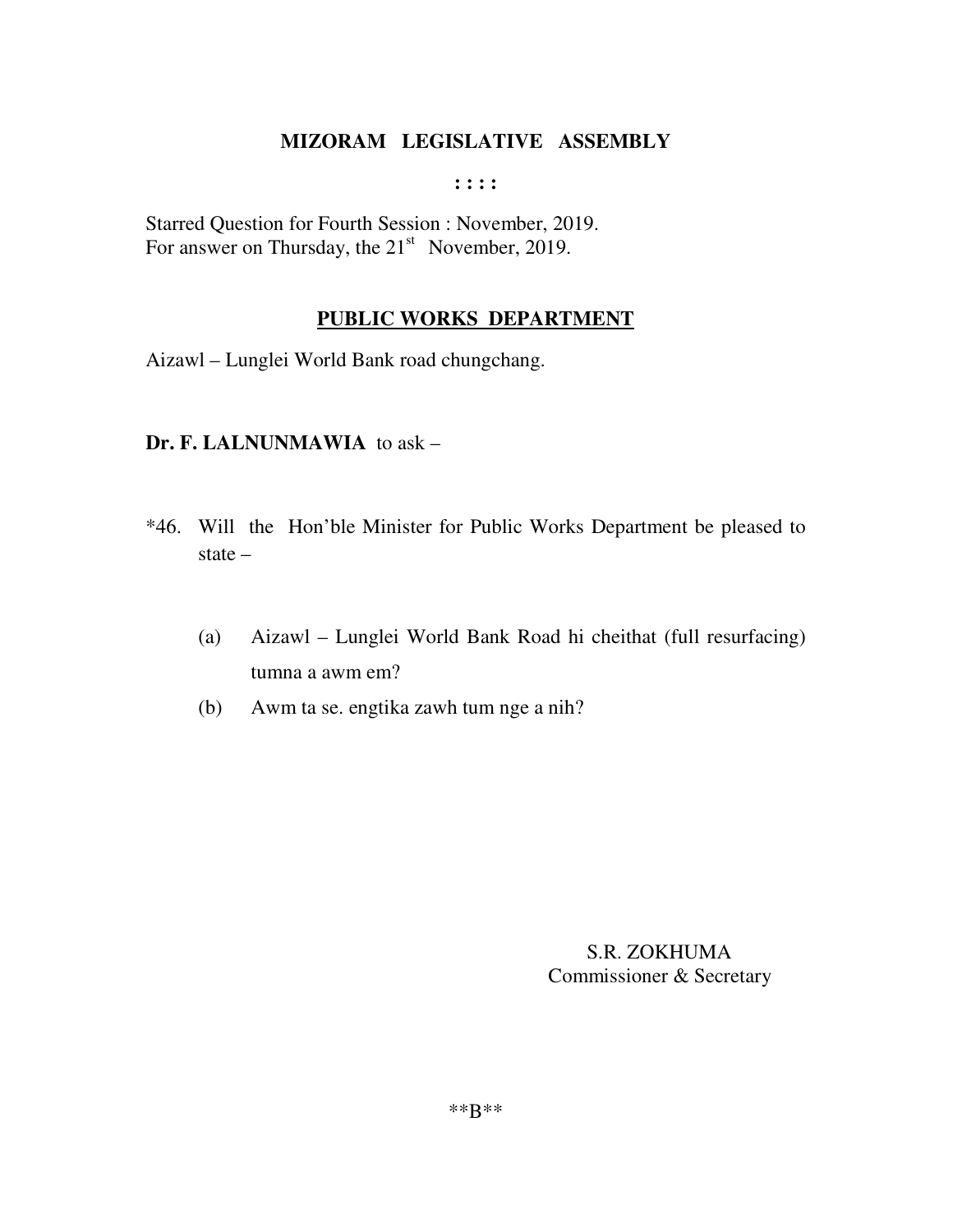Starred Question for Fourth Session : November, 2019. For answer on Thursday, the 21<sup>st</sup> November, 2019.

## **HOME DEPARTMENT**

Thingkah  $3<sup>rd</sup>$  IR Battalion hawn, thawh etc. chungchang.

## **Pu C. NGUNLIANCHUNGA** to ask –

- \*47. Will the Hon'ble Minister for Home Department be pleased to state –
	- a) 2019 Budget Session-ah khan Thingkah 3<sup>rd</sup> IR Battalion hawn theih hun tur Home Minister zahawm takin a sawi ang khan hawn theih a ni ngei dawn em?
	- b) Thingkah 3<sup>rd</sup> IR Battalion Works khi tute Supervised-na hnuaia thawh nge?
	- c) A material hmante khi enpui thin an ni em?
	- d) Ni ta se, khi building sakna atana balu hman khi technician-te khian pawm tlakah an ngai reng em?

S.R. ZOKHUMA Commissioner & Secretary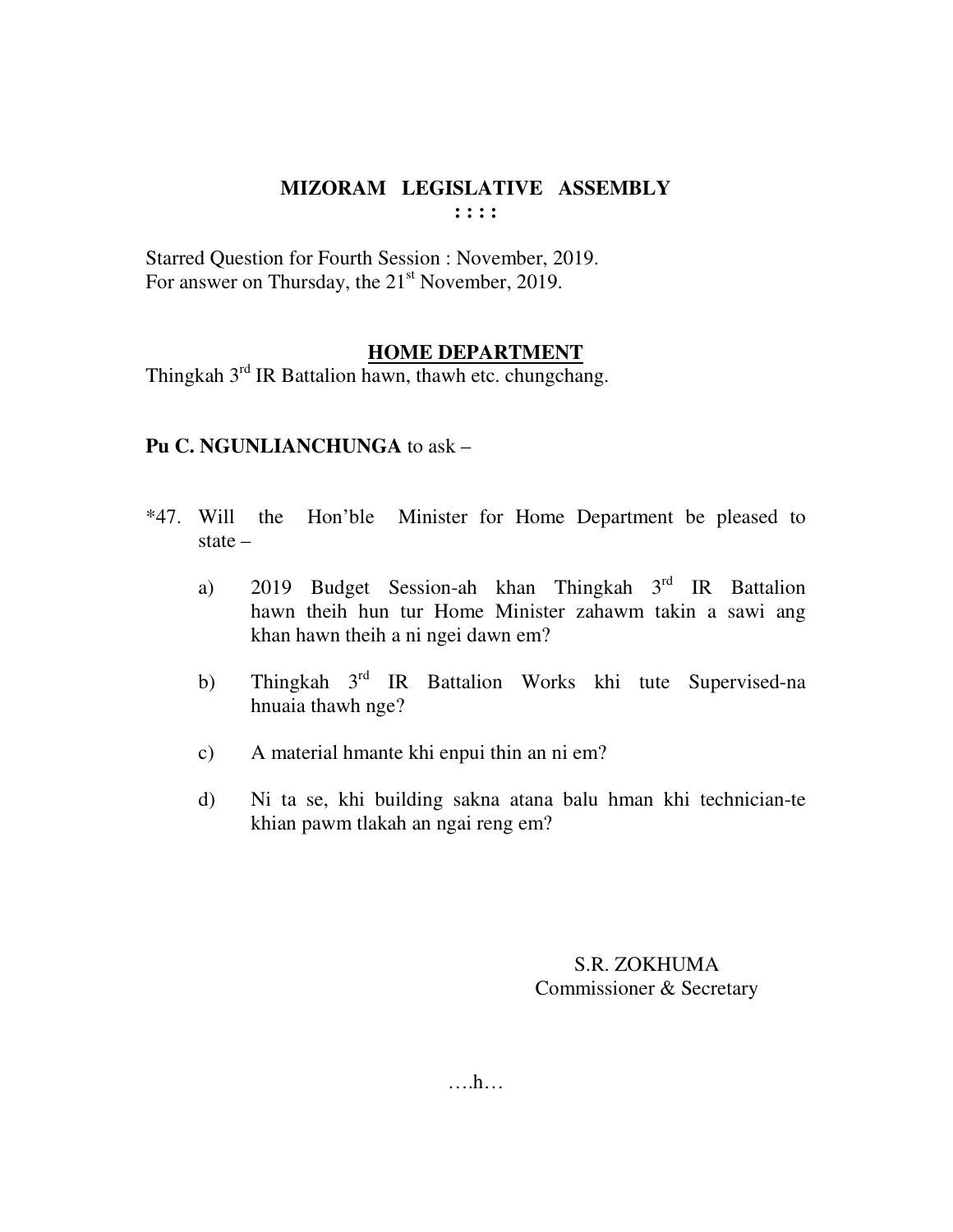**: : :** 

Starred Question for Fourth Session : November, 2019. For answer on Thursday, the  $21<sup>st</sup>$  November, 2019.

## **SPORTS & YOUTH SERVICES DEPARTMENT**

Sports equipment atana sum sen zat chungchang.

#### **Dr. VANLALTHLANA** to ask –

- \*48. Will the Hon'ble Minister for Sports & Youth Services Department be pleased to state –
	- (a) Kum 2019-20 budget atangin sports equipment senso atan sum engzatnge sen a nih tawh?
	- (b) Mizoram State Games atan hian MLA Constituency Level Committee te hnenah tanpuina engzatnge sorkarin a pek dawn?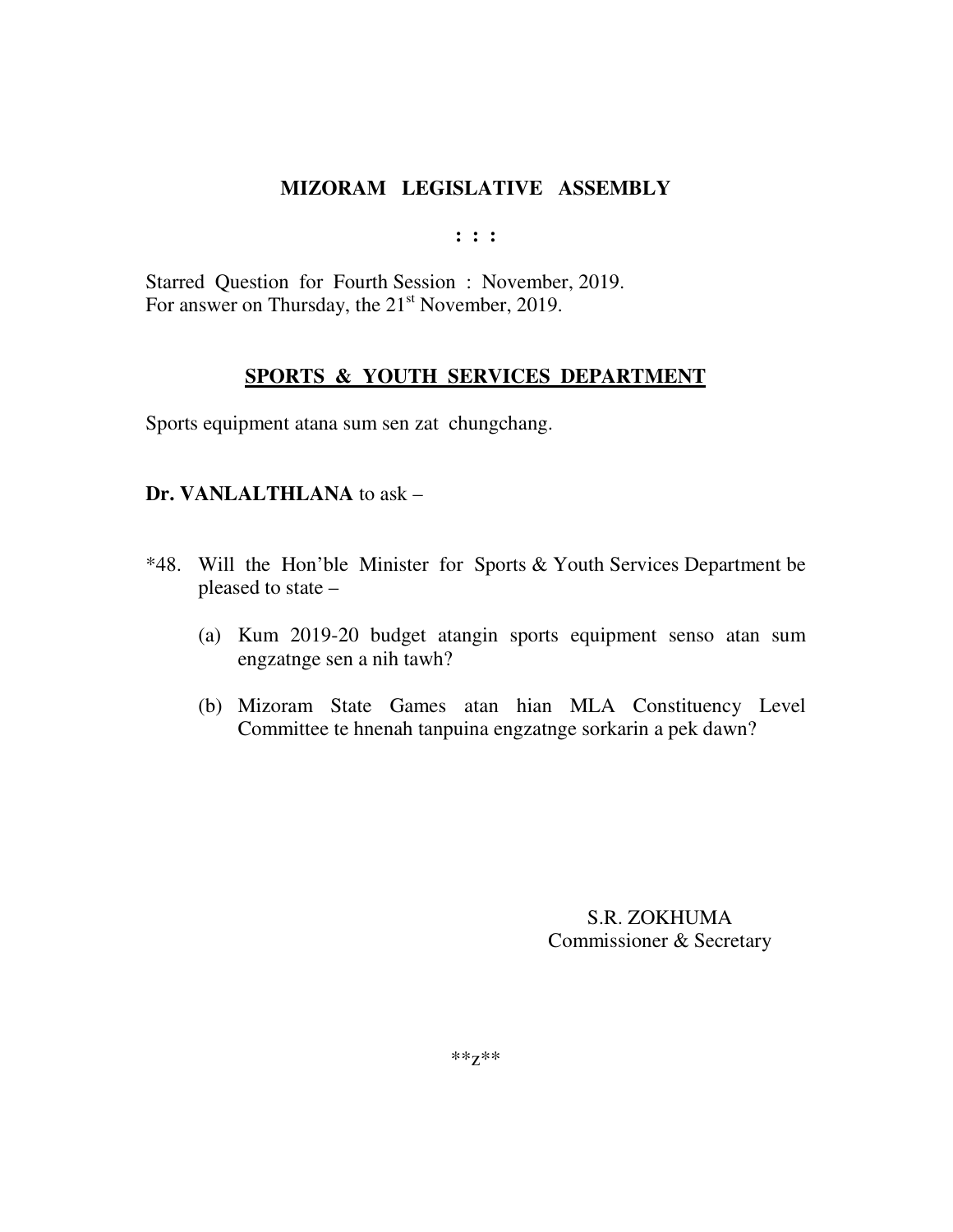#### $: : : :$

Starred Question for Fourth Session : November, 2019. For answer on Thursday, the  $21<sup>st</sup>$  November, 2019.

## FOOD, CIVIL SUPPLIES & CONSUMER AFFAIRS DEPARTMENT

Ration buhfai chungchang.

## Pu LALDUHOMA to ask -

- \*49. Will the Hon'ble Minister for Food, Civil Supplies & Consumer Affairs Department be pleased to state –
	- October thla a Ration buhfai sem chhuahah buhfai thur, ei tlak loh  $(a)$ a awm em?
	- Sorkar-in engtinnge hma a lak?  $(b)$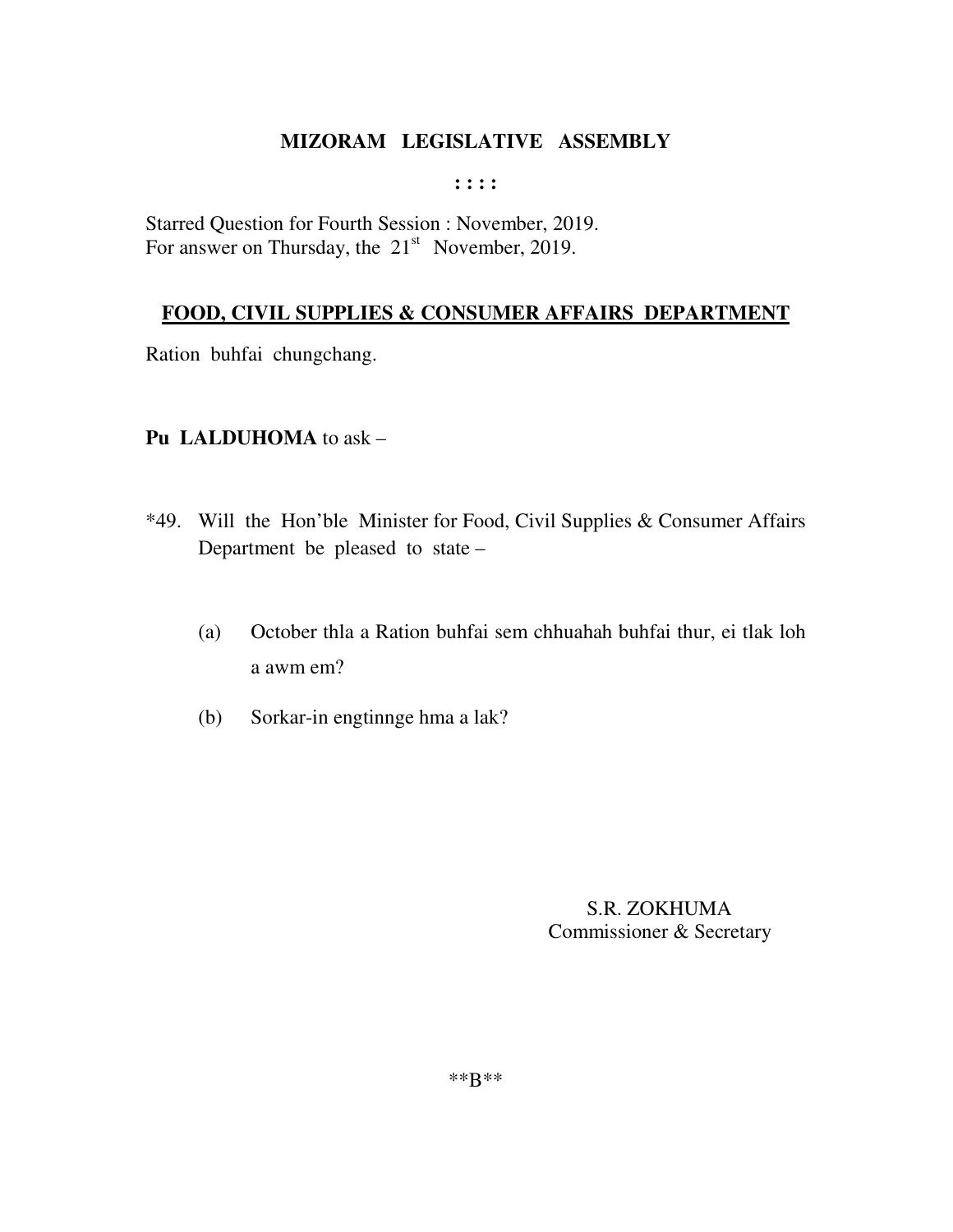Starred Question for Fourth Session : November, 2019. For answer on Thursday, the  $21<sup>st</sup>$  November, 2019.

## **GENERAL ADMINISTRATION DEPARTMENT**

Meghalaya sorkarin ram min pek chungchang.

## **Pu C.LALSAWIVUNGA** to ask –

- \*50. Will the Hon'ble Minister for General Administration Department be pleased to state –
	- (a) Meghalaya sorkarin Shillong, NEIGRIHMS kiang maia 2 acre laia zau damlo te awmna tur building sakna atana ram min pek-ah hian hmalakna a awm em ?
	- (b) House sakna atan lease agreement tihfel a ni tawh em ? Lease siamna atan pawisa engzatnge hman anih ?
	- (c) Manipur, Churachandpur-a Mizoram House sak tur hi engchen nge hmalak a nih tawh ? A Contractor hi tunge ?

 S.R. ZOKHUMA Commissioner & Secretary

\*\*\*P\*\*\*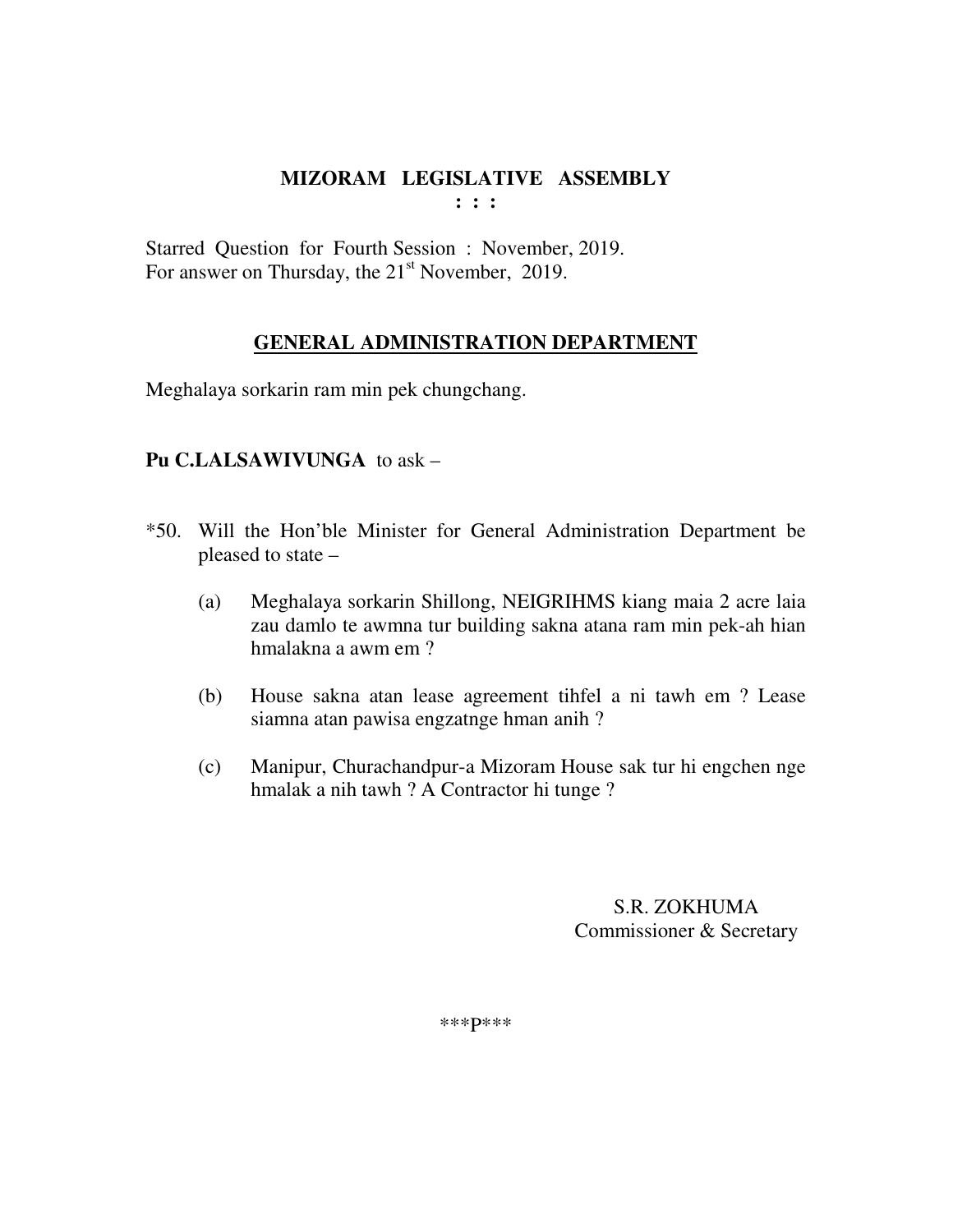**: : :** 

Starred Question for Fourth Session : November, 2019. For answer on Thursday, the  $21<sup>st</sup>$  November, 2019.

# **URBAN DEVELOPMENT & POVERTY ALLEVIATION DEPARTMENT**

Footpath siam chungchang.

## **Dr. ZR THIAMSANGA** to ask –

\*51. Will the Hon'ble Minister for Urban Development & Poverty Alleviation Department be pleased to state –

Aizawl khawpuiah hian ke a kal te tan a him zawk theih nan ke a kalna footpath tha tak tam zawk siam tura hmalak tumna a awm em?

> S.R.ZOKHUMA Commissioner & Secretary

\*\*z\*\*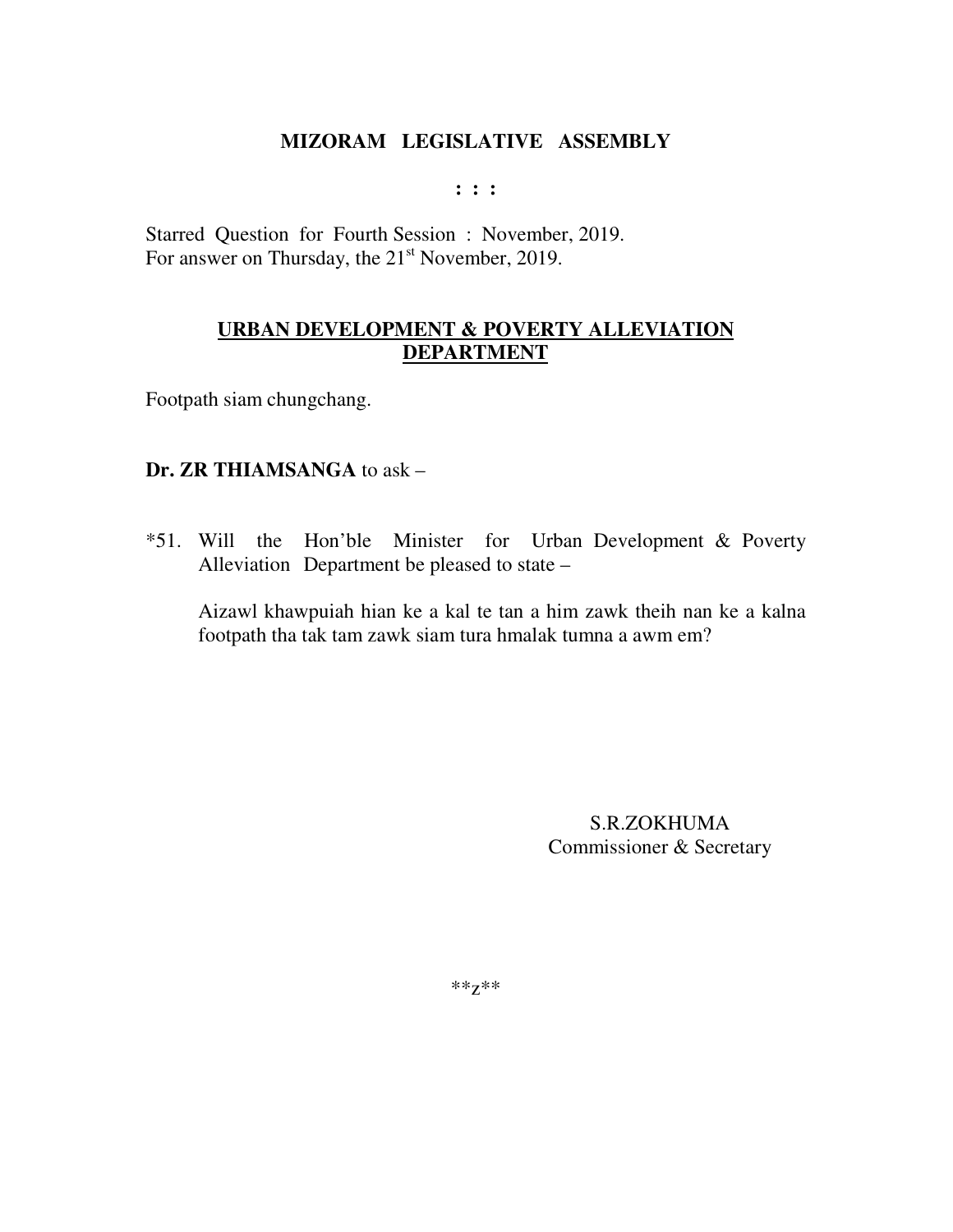$: : :$ 

Starred Question for Fourth Session: November, 2019. For answer on Thursday, the 21<sup>st</sup> November, 2019.

# FOOD, CIVIL SUPPLIES & CONSUMERS' AFFAIRS **DEPARTMENT**

Food Security Selection Committee, 2015 chungchang.

# Pu ANDREW H. THANGLIANA to ask -

\*52. Will the Hon'ble Minister for Food, Civil Supplies & Consumers' Affairs Department be pleased to state –

Food Security Selection Committee 2015-a din tawh kha mumal zawka kalpui leh tumna a awm em ?

> **S.R. ZOKHUMA** Commissioner & Secretary

\*\*\* p\*\*\*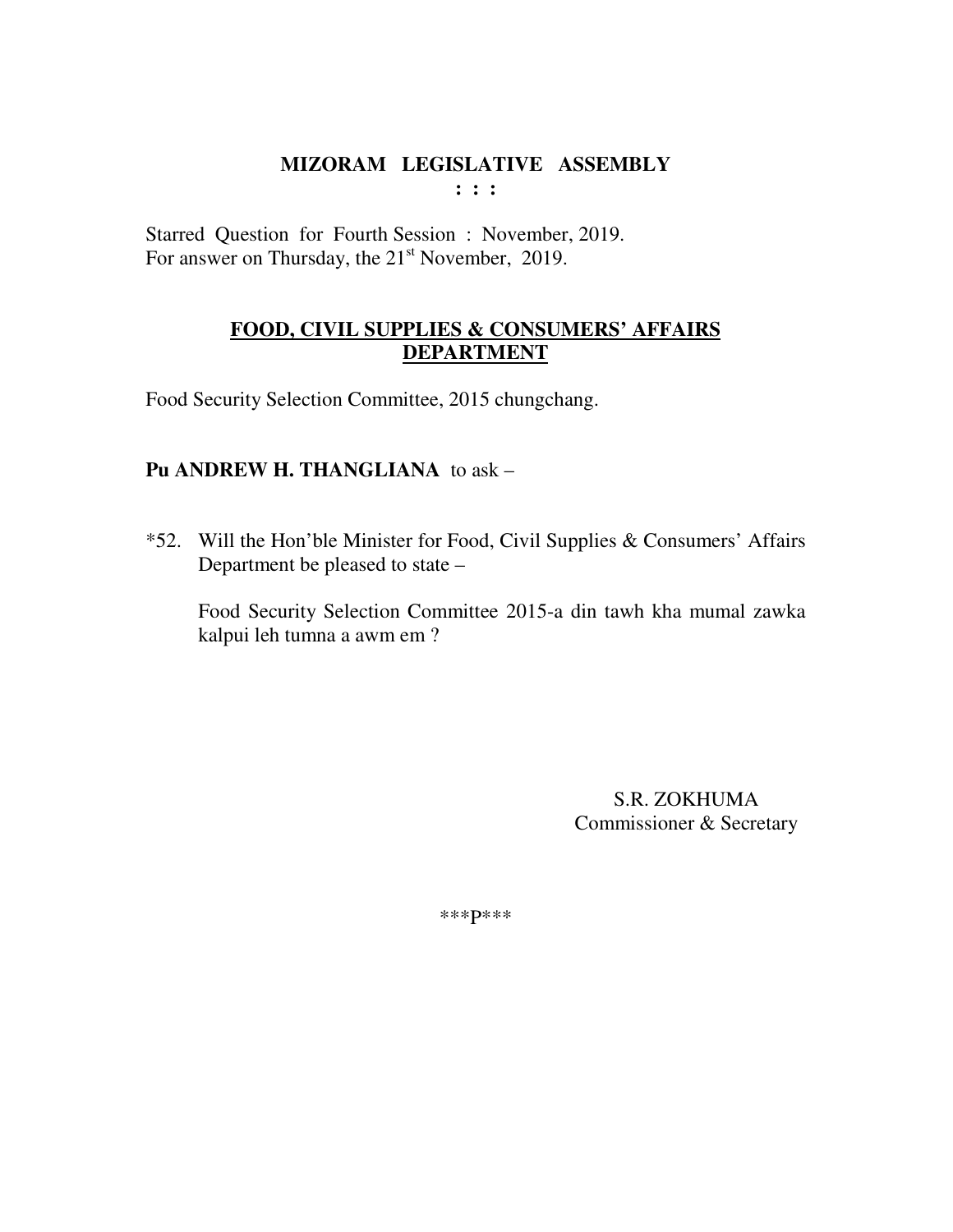Starred Question for Fourth Session : November, 2019. For answer on Thursday, the 21<sup>st</sup> November, 2019.

## **PUBLIC WORKS DEPARTMENT**

Niawhtlang to Chakhang road chungchang.

## **Pu K.T. ROKHAW** to ask –

\*53. Will the Hon'ble Minister for Public Works Department be pleased to state –

 Niawhtlang to Chakhang road hi Pavement/Blacktop zawh fel a ni tawh em? Zawh fel loh nise engnge a chhan?

> S.R. ZOKHUMA Commissioner & Secretary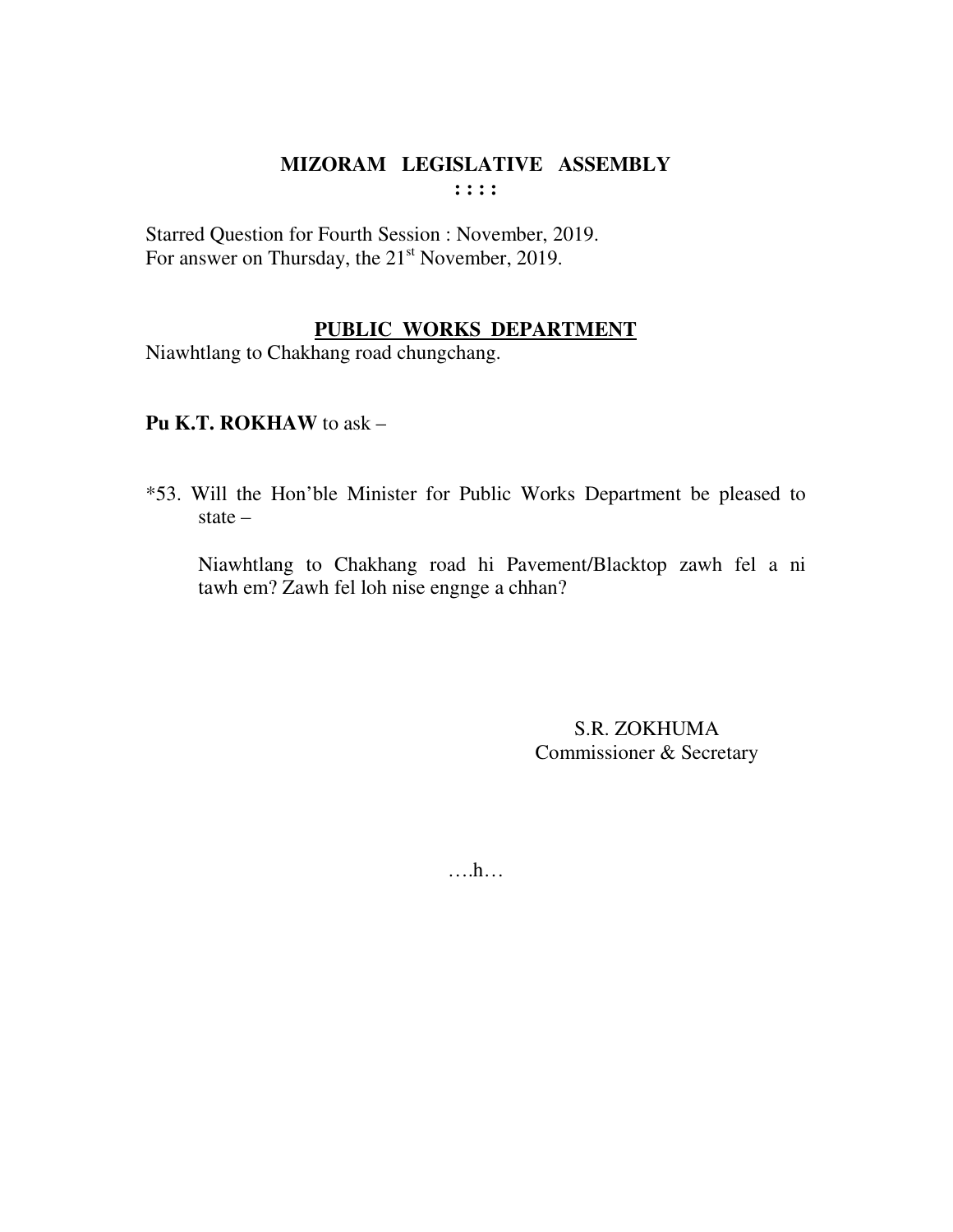**: : :** 

Starred Question for Fourth Session : November, 2019. For answer on Thursday, the  $21<sup>st</sup>$  November, 2019.

## **ANIMAL HUSBANDRY & VETERINARY DEPARTMENT**

Tanhril Ar Farm chungchang.

## **Pu ZOTHANTLUANGA** to ask –

\*54. Will the Hon'ble Minister for Animal Husbandry & Veterinary Department be pleased to state –

(a) Tanhril Ar Farm atang hian artui a intodelh tumna a awm em ?

- (b) Ar awp keu na (hatchery) khawl hi hman theih a ni tawh em?
- (c) Hman theih ni ta se thla khatah ar engzatnge awp keu tir a nih?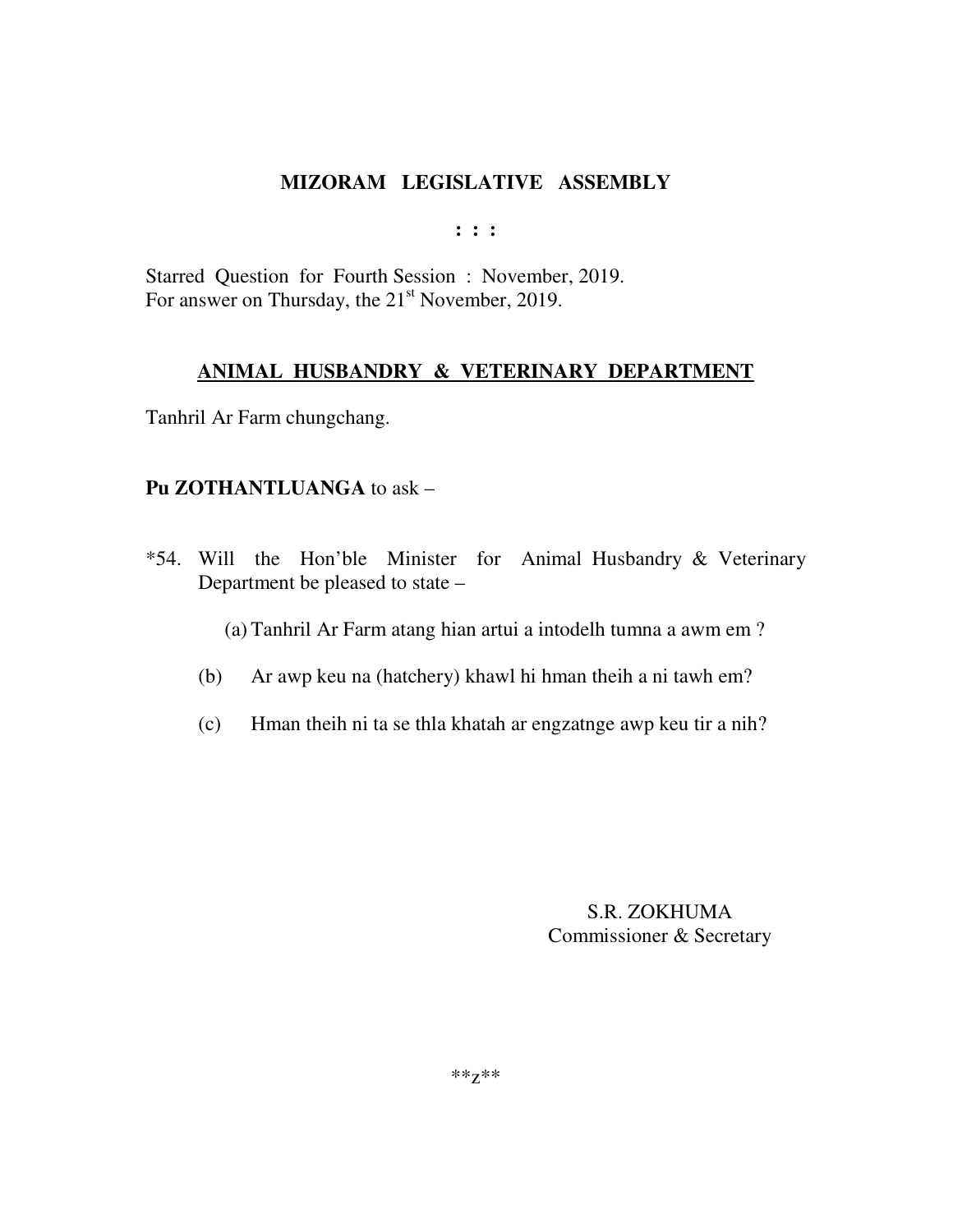**: : : :** 

Starred Question for Fourth Session : November, 2019. For answer on Thursday, the  $21<sup>st</sup>$  November, 2019.

#### **AGRICULTURE DEPARTMENT**

Crop Insurance chungchang.

#### **Dr. VANLALTHLANA** to ask –

- \*55. Will the Hon'ble Minister for Agriculture Department be pleased to state –
	- (a) Kumin chhungin Crop Insurance lamah hma lak tum a ni em?
	- (b) Standing Committee on Agriculture  $(16<sup>th</sup> Lok Sabha)$  in Mizoram loneitu ten an huan/lo/leilet ah DDT hmang anga report  $(29<sup>th</sup>)$  report) a siam chungchangah hian department in hmalakna a nei em?

 S.R. ZOKHUMA Commissioner & Secretary

\*\*B\*\*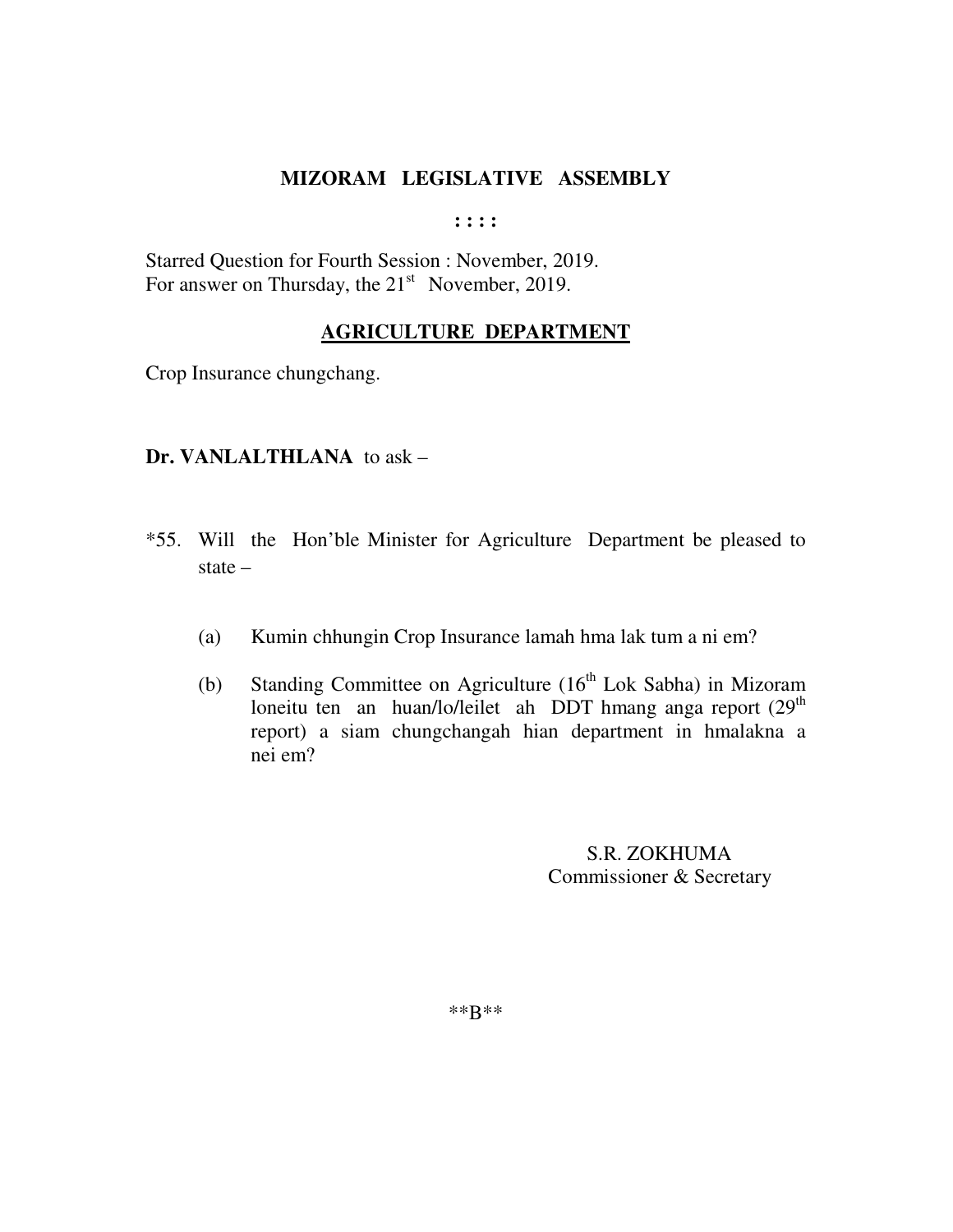Starred Question for Fourth Session : November, 2019. For answer on Thursday, the  $21<sup>st</sup>$  November, 2019.

#### **RURAL DEVELOPMENT DEPARTMENT**

PMAY insak tanpuina thlan chungchang.

## **Pu C. NGUNLIANCHUNGA** to ask –

- \*56. Will the Hon'ble Minister for Rural Development Department be pleased to state –
	- a) PMAY insak tanpuina hi tute thlan tur nge?
	- b) A dawng tur khuate hi tute select tur nge?
	- c) Block Area chhunga khua zawng zawng-a thlan tur a ni em? Rural area ah.
	- d) MNF VC Sorkarna khuaah chauh thlan tur em ni?
	- e) Guide line kalhin, a thlan dan tur dik lo in BDO ten lo kalpui ta se, siamthat leh theih a ni ang em? Guide line ang thlapa kalpui tumna a awm em?

# S.R. ZOKHUMA Commissioner & Secretary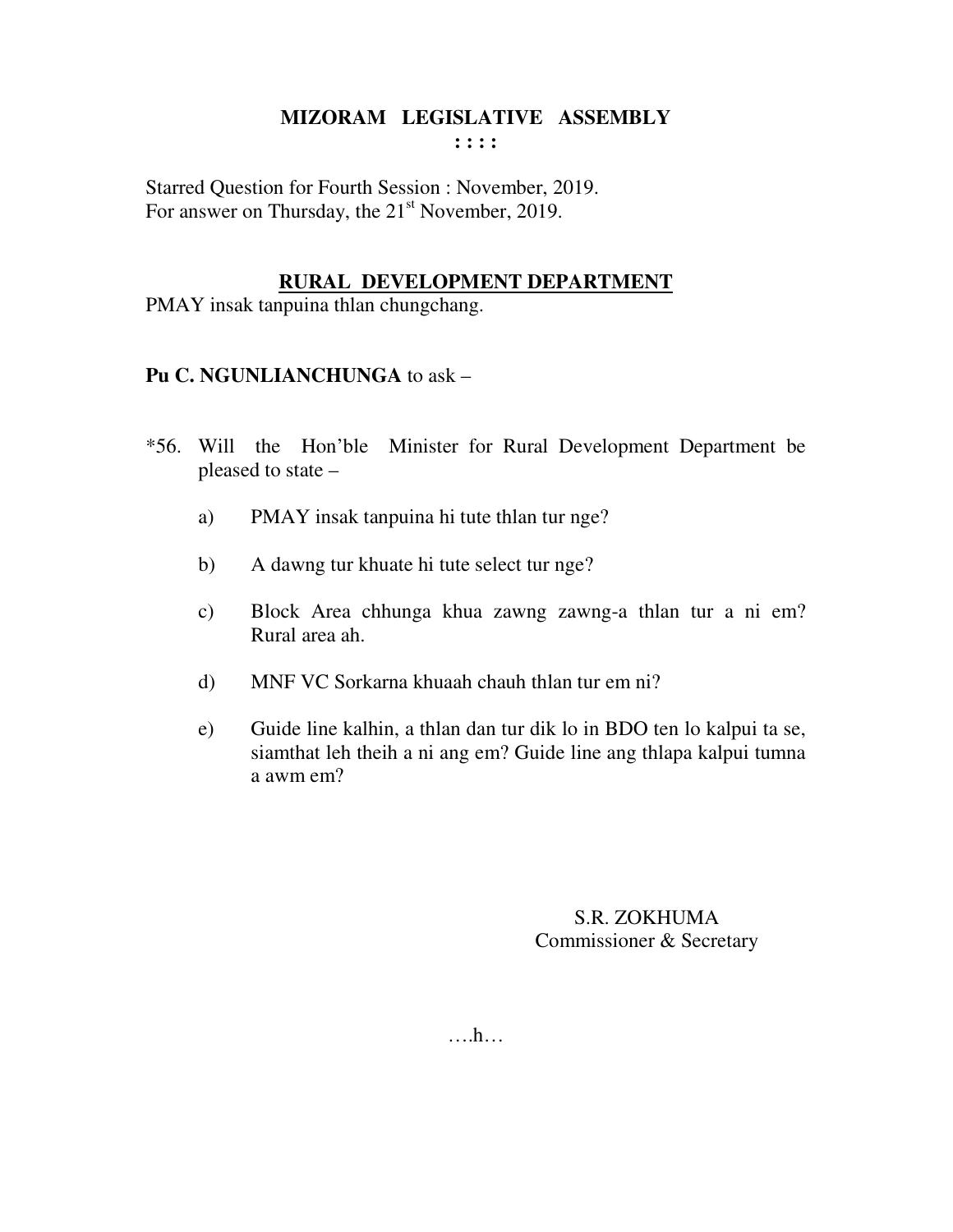**: : :** 

Starred Question for Fourth Session : November, 2019. For answer on Thursday, the 21<sup>st</sup> November, 2019.

#### **HOME DEPARTMENT**

NRC Final List leh Foreigner chungchang.

## **Pu LALCHHUANTHANGA** to ask –

\*57. Will the Hon'ble Minister for Home Department be pleased to state –

 Assam Sorkar-in NRC Final List a tihchhuah hnuin Foreigner Mizoram ah rawn luh tum an awm em ? Awm nise engzatnge ? Chungte chu dan an ni em ?

> S.R. ZOKHUMA Commissioner & Secretary

\*\*\*P\*\*\*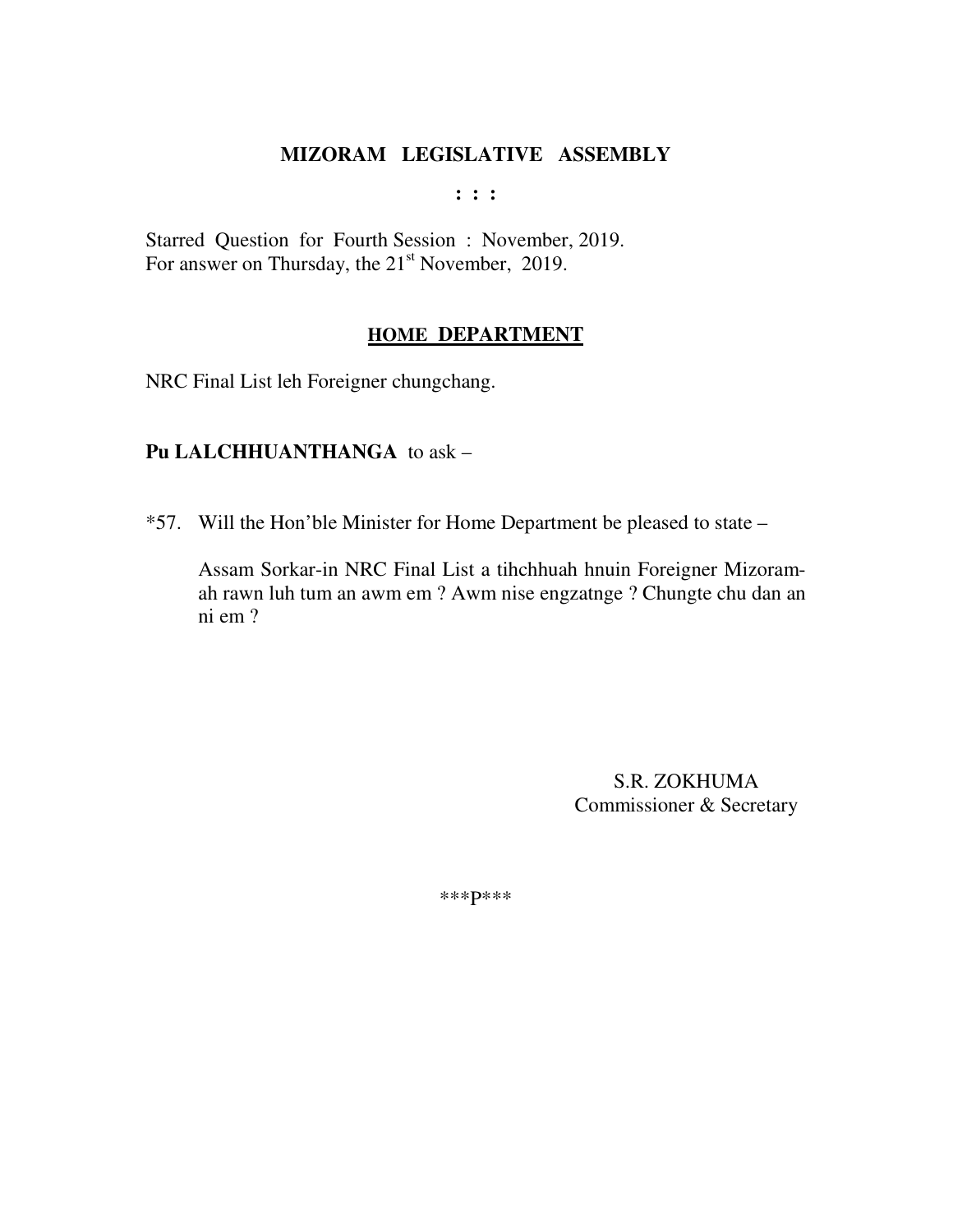Starred Question for Fourth Session : November, 2019. For answer on Thursday, the  $21<sup>st</sup>$  November, 2019.

# **LABOUR, EMPLOYMENT, SKILL DEVELOPMENT & ENTREPRENEURSHIP DEPARTMENT**

Industrial Training Institute (ITI) chungchang.

## **Pu B.D. CHAKMA** to ask –

- \*58. Will the Hon'ble Minister for Labour, Employment, Skill Development & Entrepreneurship Department be pleased to state –
	- (a) Is there any Industrial Training Institute (ITI) at Kamalanagar (CADC)?
	- (b) If yes, what is the total project cost for construction of this ITI?
	- (c) Who is the contractor?
	- (d) Is the said ITI functioning now?
	- (e) If not, why and when will it be functional?

S.R. ZOKHUMA Commissioner & Secretary

\*\*z\*\*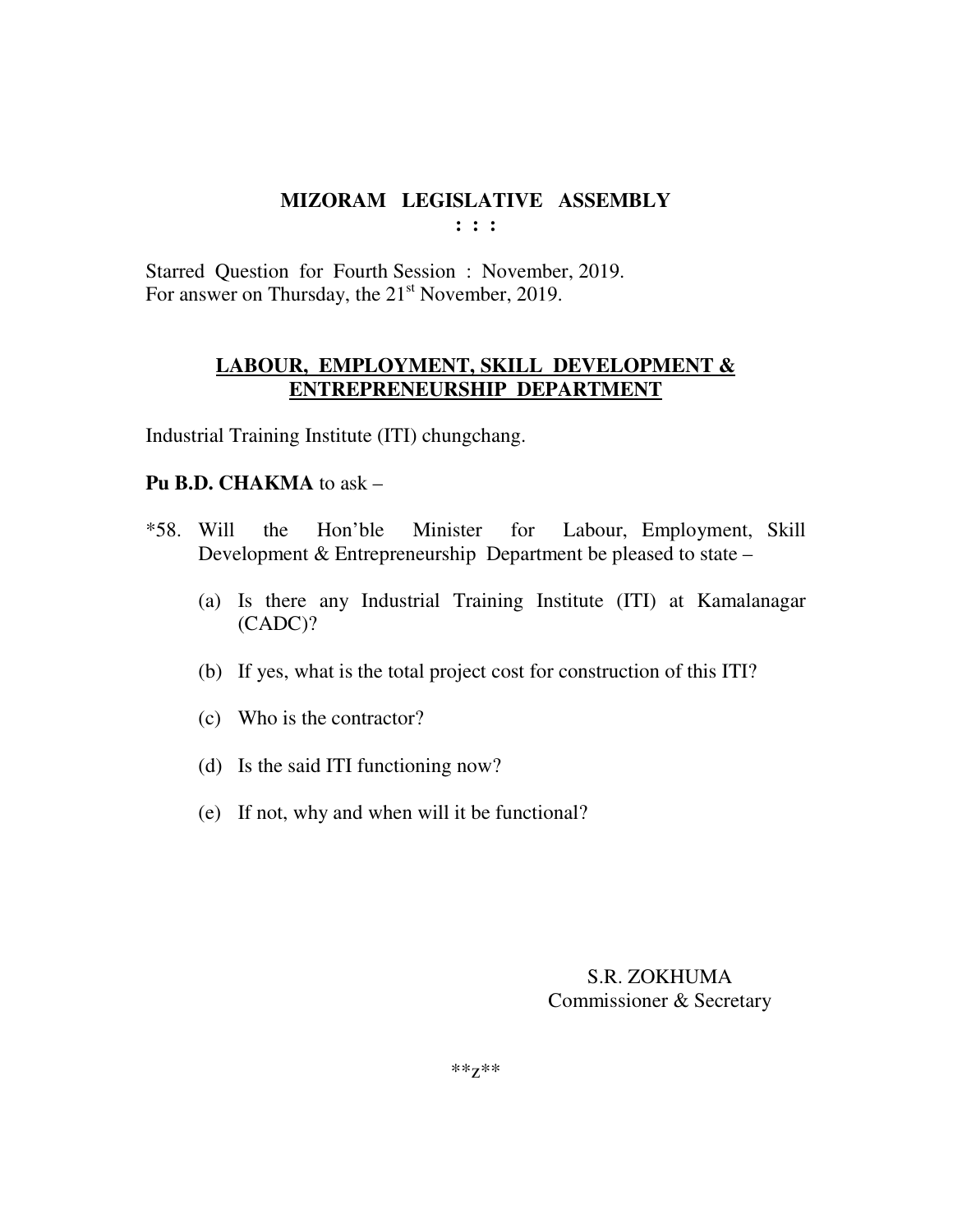**: : : :** 

Starred Question for Fourth Session : November, 2019. For answer on Thursday, the  $21<sup>st</sup>$  November, 2019.

## **POWER & ELECTRICITY DEPARTMENT**

Power supply harsatna chungchang.

# **Pu LALRINDIKA RALTE** to ask –

- \*59. Will the Hon'ble Minister for Power & Electricity Department be pleased to state –
	- (a) Hachhek Constituency hian Power Supply hi July 2019 atang khan kan hmu mumal lo hle a. Hemi harsatna zualpui sutkian nan hian hmalak a ni tawh em? Hmalak a nih chuan, hmalak dan min hrilh thei em?
	- (b) Hachhek Constituency Power Supply line khu kum 30 vel a upa a ni tawh a. Cheithat tur a ruahmanna a awm tawh em? Hmalak a nih chuan, eng project/scheme atangin nge? A sum awmzat nen?

 S.R. ZOKHUMA Commissioner & Secretary

\*\*B\*\*